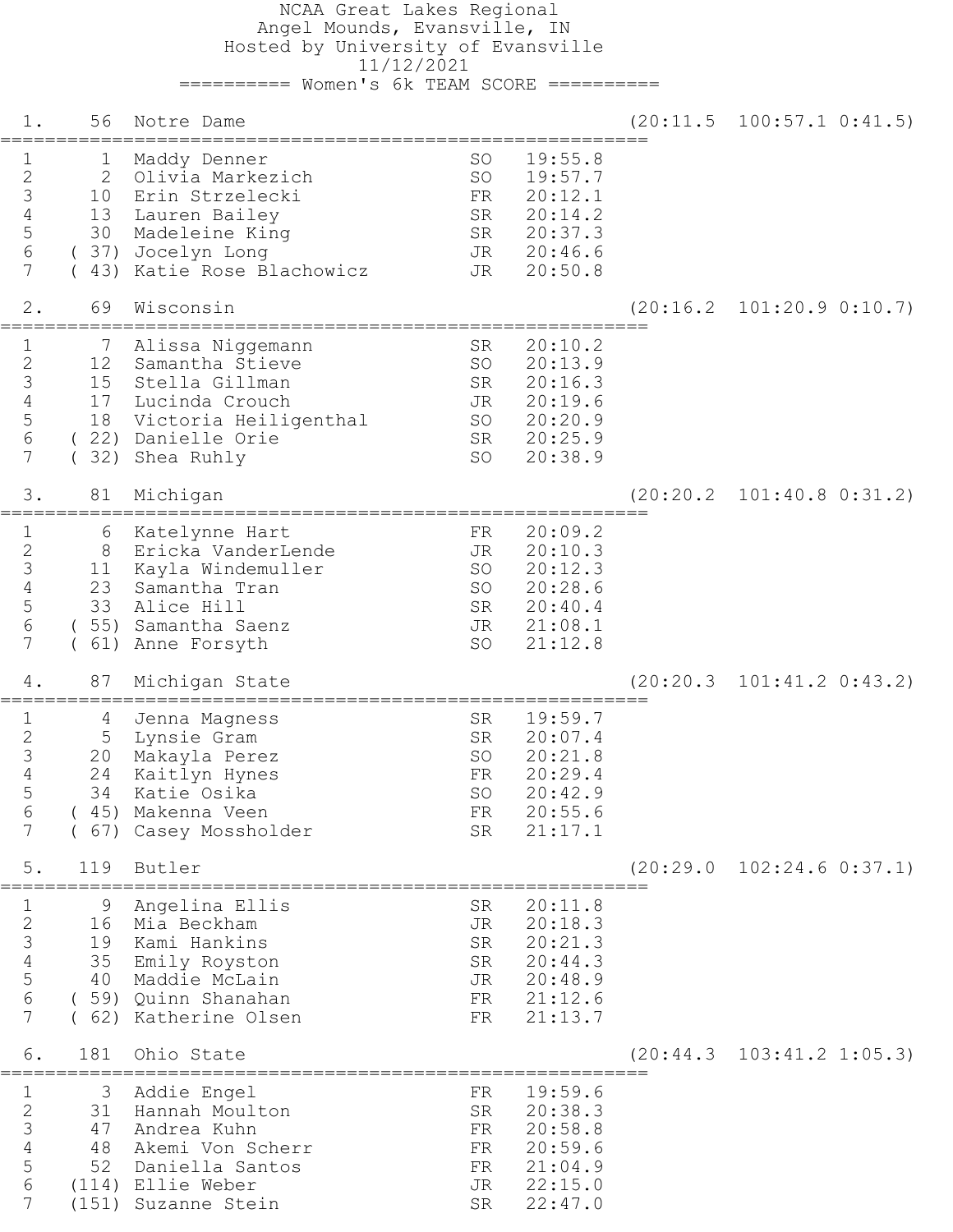| $7$ .                                                                   | 190                        | Toledo                                                                                                                                            |                                         |                                                                           |           | $(20:45.9 \quad 103:49.1 \quad 0:56.9)$ |
|-------------------------------------------------------------------------|----------------------------|---------------------------------------------------------------------------------------------------------------------------------------------------|-----------------------------------------|---------------------------------------------------------------------------|-----------|-----------------------------------------|
| 23456<br>$7\phantom{.0}$                                                | 21<br>26<br>28<br>69       | Joy Chirchir<br>Lou Trois<br>Semra Karaslan<br>46 Faith Linga<br>Madeline Vining<br>(74) Emily Vining<br>(88) Claire Steigerwald                  | FR.<br>SO<br>SR<br>SO<br>SO<br>SO<br>JR | 20:22.5<br>20:33.8<br>20:36.7<br>20:56.7<br>21:19.4<br>21:29.7<br>21:43.8 |           |                                         |
| 8.                                                                      | 222                        | Indiana                                                                                                                                           |                                         |                                                                           | (20:56.0  | $104:39.8$ $0:36.1$                     |
| 1<br>23456<br>7                                                         | 27<br>29<br>50<br>56<br>60 | Sarah Schmitt<br>Mariah Wehrle<br>Maddie Dalton<br>Hannah Stoffel<br>Mikaela Ramirez<br>(79) Ana Barrott<br>(105) Alyssa Skorge                   | SO<br>FR<br>SO<br>SR<br>SO<br>SO<br>FR  | 20:36.7<br>20:37.1<br>21:03.4<br>21:09.8<br>21:12.8<br>21:36.6<br>22:02.7 |           |                                         |
| 9.                                                                      | 226                        | Purdue                                                                                                                                            |                                         |                                                                           | (20:54.2) | $104:30.9$ $0:49.6$                     |
| 1<br>23456<br>7                                                         | 25<br>39<br>41<br>51<br>70 | Emma Tate<br>Payne Turney<br>Katelyn Wasson<br>Emma Squires<br>Ellie Tate<br>(84) Megan Slamkowski<br>(102) Lauren Bales                          | JR<br>SO<br>SO<br>FR<br>SO<br>SR<br>FR  | 20:29.8<br>20:48.4<br>20:49.0<br>21:04.3<br>21:19.4<br>21:41.1<br>22:01.1 |           |                                         |
| 10.                                                                     | 349                        | Miami (Ohio)                                                                                                                                      |                                         |                                                                           | (21:24.7  | $107:03.4$ $0:56.8$                     |
| 1<br>$\begin{array}{c} 2 \\ 3 \\ 4 \end{array}$<br>5<br>$\sqrt{6}$<br>7 | 36<br>63<br>80<br>83<br>87 | Carmen Riano<br>Katie Vitou<br>McKenna Fry<br>Ally Suyak<br>Julia Rushing<br>(109) Emily Akin<br>(111) Ava Nuttall                                | FR<br>JR<br>JR<br>SR<br>FR<br>JR<br>FR  | 20:45.9<br>21:16.0<br>21:38.4<br>21:40.4<br>21:42.7<br>22:04.9<br>22:07.0 |           |                                         |
| 11.                                                                     | 360                        | Cincinnati                                                                                                                                        |                                         |                                                                           |           | $(21:26.5 \t107:12.5 \t1:44.8)$         |
| $\mathbf 1$<br>23456<br>$7\overline{ }$                                 | 14<br>57                   | Ellie Leather<br>Maddie Walker<br>93 Lauren Kemper<br>97 Carmela Henning<br>99 Samantha Mikula<br>(150) Maggie Breitenstein<br>(153) Jodie Pierce | SR<br>SO<br>SR<br>SO<br>SR<br>JR<br>FR  | 20:14.4<br>21:10.1<br>21:51.3<br>21:57.5<br>21:59.2<br>22:46.7<br>22:48.9 |           |                                         |
| 12.                                                                     | 389                        | Akron                                                                                                                                             |                                         |                                                                           |           | $(21:32.3 \quad 107:41.4 \quad 1:31.0)$ |
| $\mathbf 1$<br>23456<br>7                                               | 44                         | Beth Arentz<br>64 Lindsey Scarton<br>72 Alyssa Thomas<br>86 Hannah Long<br>123 Sophia Leto<br>(125) Mya Kizer<br>(144) Halle Sebest               | FR<br>SR<br>SR<br>SR<br>SO<br>FR<br>FR  | 20:54.3<br>21:17.0<br>21:22.5<br>21:42.3<br>22:25.3<br>22:26.3<br>22:42.6 |           |                                         |
| 13.                                                                     | 430                        | Dayton                                                                                                                                            |                                         |                                                                           |           | $(21:42.4 \quad 108:31.7 \quad 1:14.1)$ |
| 1<br>$\overline{2}$                                                     | 42<br>77                   | Emily Sreenan<br>Abby Carter                                                                                                                      | SR<br>SO                                | 20:49.9<br>21:35.6                                                        |           |                                         |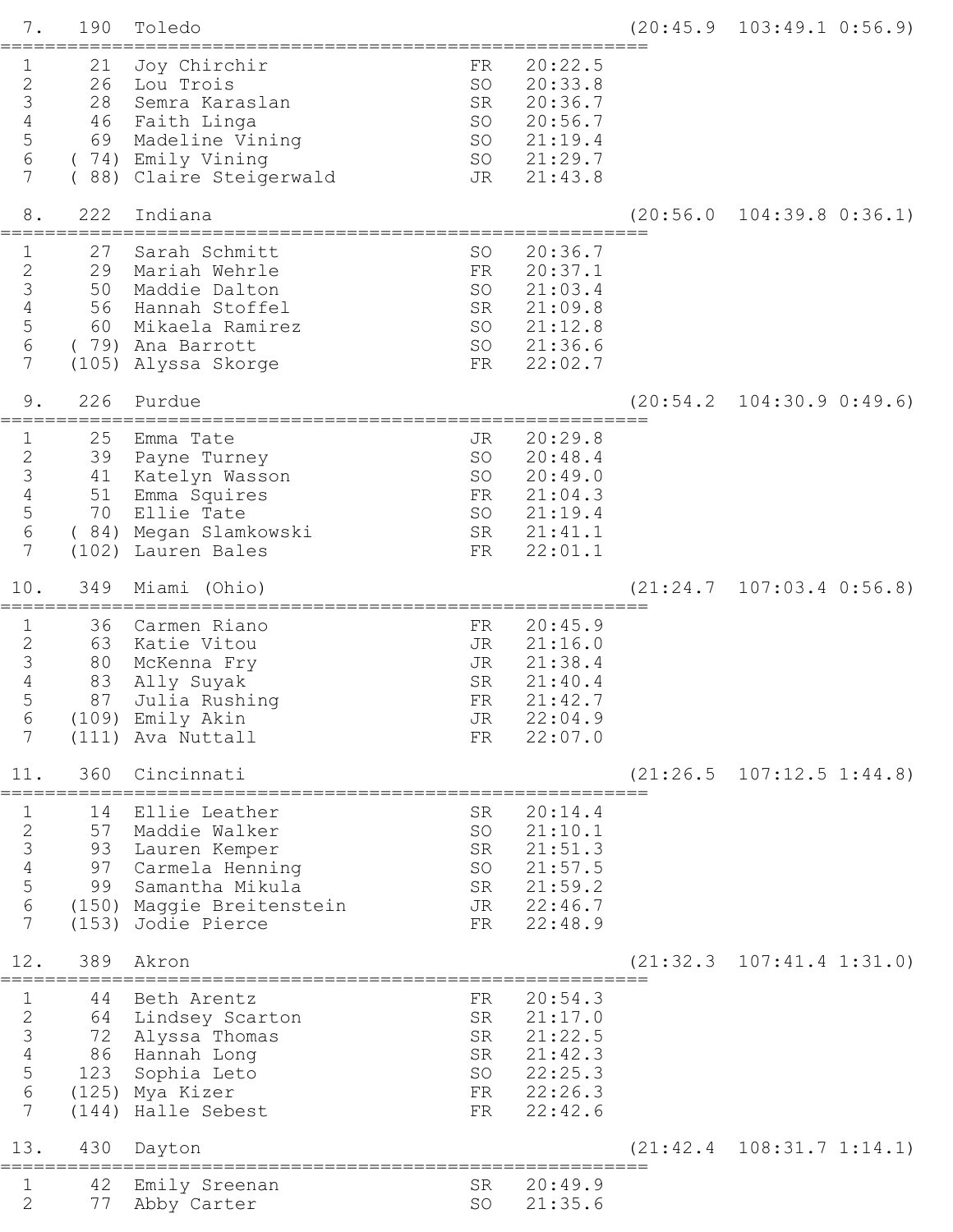| 3<br>$\overline{4}$<br>5<br>6<br>7<br>14.<br>$\mathbf 1$<br>$\frac{2}{3}$ | 100<br>103<br>108<br>432<br>54<br>68          | Hannah Moulton<br>Melissa Weidner<br>Zoe Chappelle<br>(140) Angela Braga<br>(164) Jenna Eggleston<br>Bowling Green<br>Kailee Perry<br>Katerina Shuble            | FR<br>JR<br>SO<br>JR<br>SO<br>SO<br>SR | 22:00.6<br>22:01.6<br>22:04.0<br>22:38.1<br>22:57.0<br>21:06.8<br>21:18.8 | (21:41.5  | $108:27.4$ $0:59.5$                     |
|---------------------------------------------------------------------------|-----------------------------------------------|------------------------------------------------------------------------------------------------------------------------------------------------------------------|----------------------------------------|---------------------------------------------------------------------------|-----------|-----------------------------------------|
| $\overline{4}$<br>5<br>$6\,$<br>7<br>15.                                  | 94<br>106<br>110<br>498                       | Sydney Niekamp<br>Elise Johnson<br>Emma Steingass<br>(136) Olivia Collett<br>(148) Raegan Burkey<br>Milwaukee                                                    | SR<br>SO<br>FR<br>SO<br>FR             | 21:52.0<br>22:03.5<br>22:06.3<br>22:33.4<br>22:45.3                       | (21:56.8) | $109:43.8$ $1:27.4$                     |
| 1<br>$\frac{2}{3}$<br>$\overline{4}$<br>5<br>6<br>7                       | 65<br>91<br>95<br>101<br>146                  | Mikayla Fox<br>Megan Safranski<br>Audrey Janik<br>Emily Burns<br>Madison Franseen<br>(168) Cailin Kinas<br>(174) Eileen Tocco                                    | SR<br>SR<br>SR<br>SO<br>FR<br>FR<br>FR | 21:17.0<br>21:45.9<br>21:55.6<br>22:00.9<br>22:44.4<br>23:08.3<br>23:20.2 |           |                                         |
| 16.<br>1<br>$\frac{2}{3}$<br>$\overline{4}$<br>5<br>6<br>7                | 509<br>66<br>81<br>107<br>118<br>137          | Oakland<br>Maryam Sheena<br>Rachel Kempf<br>Ellie Voetberg<br>Samantha Hanson<br>Ashley Vican<br>(142) Jennifer Ohlsson<br>(152) Erin Hegarty                    | FR<br>JR<br>FR<br>SR<br>SR<br>FR<br>FR | 21:17.1<br>21:39.2<br>22:03.7<br>22:21.0<br>22:33.9<br>22:40.5<br>22:47.1 | (21:59.0  | $109:54.9$ $1:16.8$                     |
| 17.<br>$\mathbf 1$<br>23456<br>$\overline{7}$                             | 529<br>75<br>76<br>120<br>128<br>130<br>(157) | Ohio<br>Madelyn Bartolone<br>Hailey Bowes<br>Stephanie Pierce<br>Sophia Hoersten<br>Carina Weaver<br>(147) Kenna Loveless<br>Jessica Hartman                     | SR<br>SR<br>JR<br>SO<br>JR<br>SO<br>SR | 21:33.5<br>21:34.1<br>22:22.7<br>22:28.1<br>22:28.5<br>22:44.6<br>22:51.6 |           | $(22:05.4 \quad 110:26.9 \quad 0:55.0)$ |
| 18.<br>$\mathbf{1}$<br>23456<br>$\overline{7}$                            | 533<br>58<br>96<br>124<br>(167)               | Youngstown St.<br>Morgan Cole<br>Nicole Squatrito<br>Natalie Fleming<br>126 Julia Magliocca<br>129 Karissa Sonneberger<br>(165) Mackenzie Scott<br>Maggie Sebest | SO<br>SR<br>SR<br>FR<br>FR<br>SO<br>JR | 21:11.1<br>21:56.5<br>22:25.9<br>22:26.8<br>22:28.1<br>22:57.8<br>23:01.2 | (22:05.7) | $110:28.4$ $1:17.0$                     |
| 19.<br>$\mathbf{1}$<br>$\frac{2}{3}$<br>$\overline{4}$<br>5<br>6          | 553<br>82<br>89<br>113<br>115<br>154          | Eastern Michigan<br>Marta Moreno<br>Sofia Ivanko<br>Lexi Seifert<br>Kaitlyn St. Bernard<br>Olivia Chandler<br>(184) Chloie Musta                                 | FR<br>FR<br>JR<br>JR<br>JR<br>FR       | 21:39.2<br>21:44.5<br>22:12.7<br>22:17.2<br>22:49.1<br>23:52.4            | (22:08.6) | 110:42.7 1:09.9                         |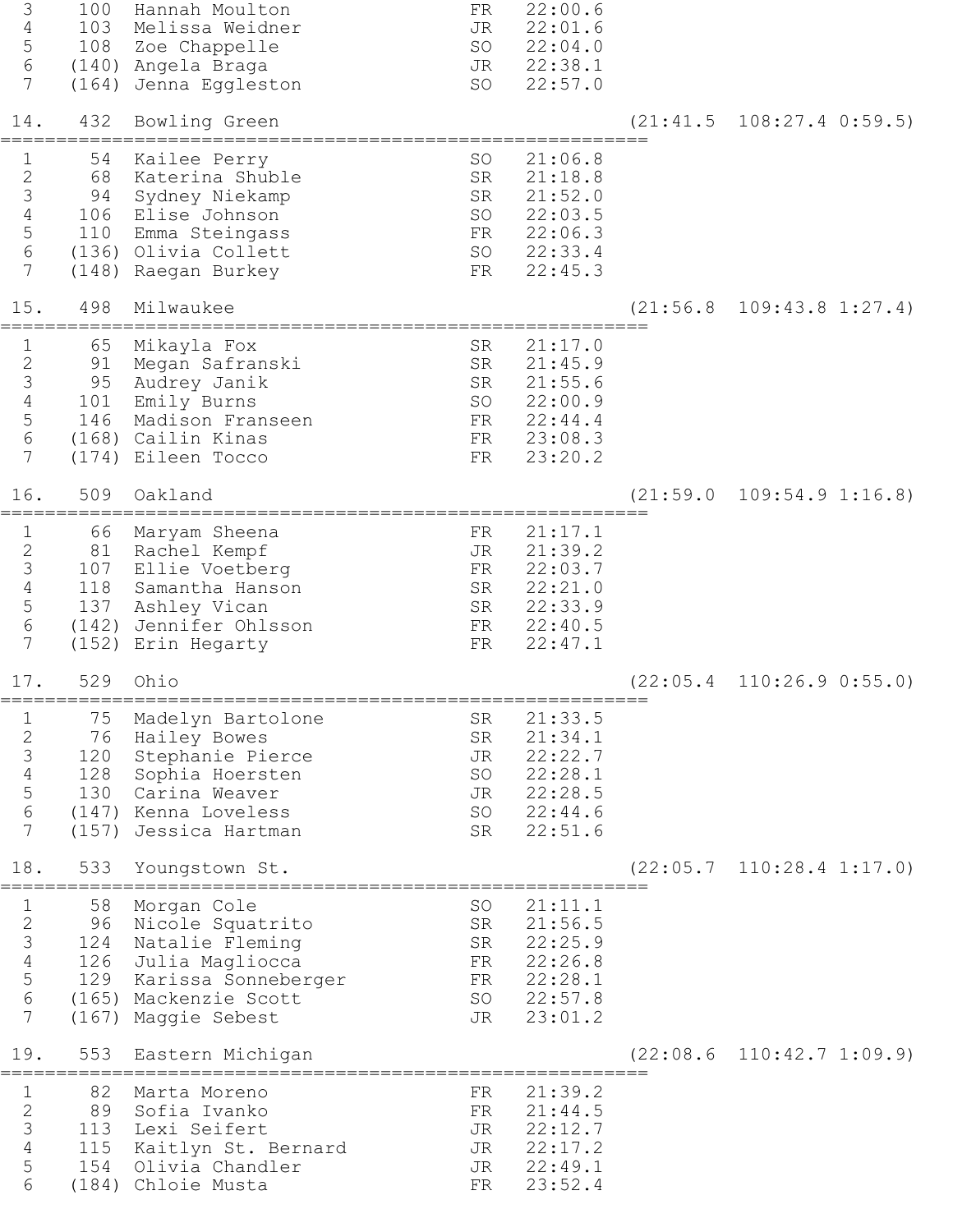| 20.                                                                                 | 573                            | Ball State                                                                                                                                      |                                        |                                                                           | $(22:12.2 \quad 111:01.0 \quad 2:01.8)$ |
|-------------------------------------------------------------------------------------|--------------------------------|-------------------------------------------------------------------------------------------------------------------------------------------------|----------------------------------------|---------------------------------------------------------------------------|-----------------------------------------|
| 1<br>$\sqrt{2}$<br>$\mathcal{S}$<br>$\sqrt{4}$<br>$\overline{5}$<br>$\sqrt{6}$<br>7 | 38<br>116                      | Elka Machan<br>Carly Spletzer<br>119 Kylee Mastin<br>145 Jenna Schifferer<br>155 Juliana Stogsdill<br>(159) Vivian Van Eck<br>(183) Maddie Aul  | SO<br>FR<br>SO<br>FR<br>JR<br>JR<br>SR | 20:47.6<br>22:18.4<br>22:21.7<br>22:43.9<br>22:49.4<br>22:53.2<br>23:47.3 |                                         |
| 21.                                                                                 | 576                            | Central Michigan<br>===========================                                                                                                 |                                        |                                                                           | $(22:13.0 \quad 111:05.0 \quad 0:57.3)$ |
| 1<br>$\begin{array}{c} 2 \\ 3 \\ 4 \end{array}$<br>$\frac{5}{6}$<br>7               | 85<br>90<br>133<br>141         | Emily Paupore<br>Anya Turner<br>127 Lauren Beckmann<br>Annie Bennett<br>Maddy Boyd<br>(160) Ashlyn Nagel<br>(161) Haley Hegenauer               | FR<br>SO<br>JR<br>FR<br>SO<br>FR<br>SO | 21:41.2<br>21:45.7<br>22:27.5<br>22:32.1<br>22:38.5<br>22:53.5<br>22:54.0 |                                         |
| 22.                                                                                 | 602                            | Indiana State<br>=================================                                                                                              |                                        |                                                                           | $(22:21.1 \quad 111:45.3 \quad 2:23.7)$ |
| $\mathbf 1$<br>$\sqrt{2}$<br>$\frac{3}{4}$<br>$\mathsf S$<br>$\epsilon$<br>7        | 49<br>117<br>122<br>138<br>176 | Jocelyn Quiles<br>Sydney Partyka<br>Erica Barker<br>Morgan Dyer<br>Margaret Falater<br>(186) Chloe Loftus<br>(192) Devon Zeck                   | JR<br>FR<br>FR<br>FR<br>JR<br>FR<br>JR | 21:00.4<br>22:20.6<br>22:23.6<br>22:36.6<br>23:24.1<br>23:56.0<br>24:10.6 |                                         |
| 23.                                                                                 | 605                            | Marquette                                                                                                                                       |                                        |                                                                           | $(22:18.3 \quad 111:31.2 \quad 1:19.8)$ |
| $\mathbf 1$<br>$\sqrt{2}$<br>$\frac{3}{4}$<br>$\mathsf S$<br>6<br>7                 | 78<br>92<br>162                | Kate Jochims<br>Kendall Pfrimmer<br>134 Emily Noone<br>139 Emily Foley<br>Laurel Moneysmith<br>(173) Marissa Valentini<br>(179) Mallory Lafever | SO<br>JR<br>JR<br>SR<br>SO<br>SO<br>SO | 21:36.1<br>21:49.1<br>22:32.3<br>22:37.8<br>22:55.9<br>23:20.0<br>23:37.5 |                                         |
| 24.                                                                                 | 618                            | Kent State                                                                                                                                      |                                        |                                                                           | $(22:18.9 \quad 111:34.1 \quad 1:31.0)$ |
| 1<br>23456                                                                          | 71<br>98                       | Stephanie Ward<br>Leah Lisle<br>135 Nina Zraik<br>156 Sydney Gallagher<br>158 Nicole DiCicco<br>(188) Anna Jones                                | JR<br>JR<br>SO<br>FR<br>FR             | 21:21.3<br>21:57.8<br>22:32.8<br>22:49.9<br>SO 22:52.3<br>24:02.2         |                                         |
| 25.                                                                                 | 660                            | Xavier (Ohio)                                                                                                                                   |                                        |                                                                           | $(22:30.5 \quad 112:32.3 \quad 1:09.0)$ |
| 1<br>$\begin{array}{c} 2 \\ 3 \\ 4 \end{array}$<br>$\frac{5}{6}$                    | 104                            | Sydny Warner<br>112 Parker Hopkins<br>131 Allyson Arellano<br>143 Hannah Russell<br>170 Emily Sienna<br>(175) Sarah Been                        | SR<br>JR<br>JR                         | 22:02.6<br>22:07.1<br>SR 22:28.6<br>SR 22:42.4<br>JR 23:11.6<br>23:23.3   |                                         |
| 26.                                                                                 | 660                            | Wright State                                                                                                                                    |                                        |                                                                           | $(22:53.5 \quad 114:27.3 \quad 4:34.6)$ |
| $\mathbf 1$<br>$\begin{array}{c} 2 \\ 3 \\ 4 \end{array}$<br>5                      | 53<br>121<br>205               | Abigail Halsey<br>Alicia Neumeier<br>132 Emma Shigley<br>149 Kaitlyn Miller<br>Emma Johnson                                                     | SR<br>SO<br>JR<br>FR<br>FR             | 21:05.7<br>22:23.4<br>22:31.2<br>22:46.7<br>25:40.3                       |                                         |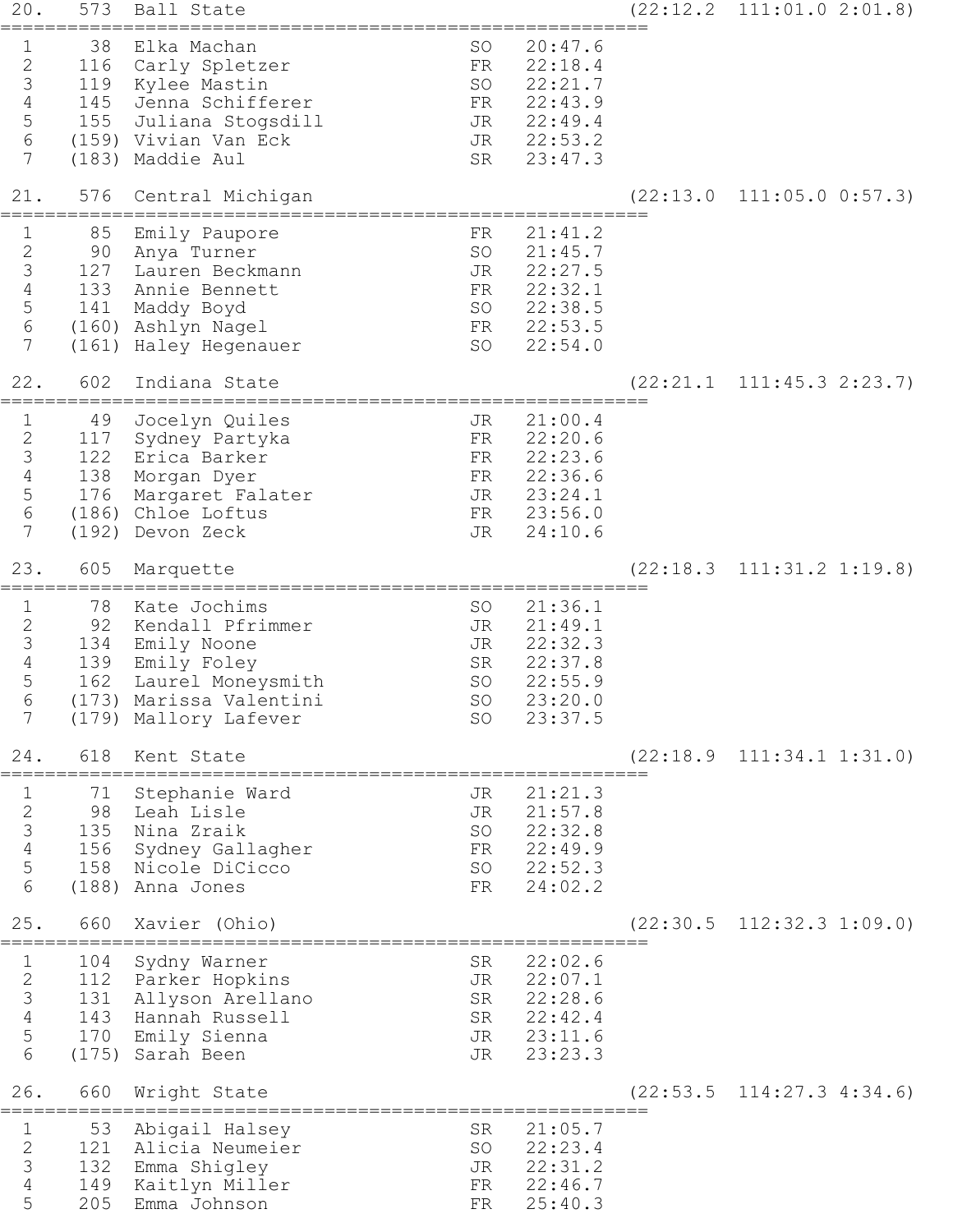| 6                                                               |                                 | (207) Anna Johnson                                                                                                                                        | FR                                     | 26:19.9                                                                               |                                         |
|-----------------------------------------------------------------|---------------------------------|-----------------------------------------------------------------------------------------------------------------------------------------------------------|----------------------------------------|---------------------------------------------------------------------------------------|-----------------------------------------|
| 27.                                                             | 867                             | Evansville                                                                                                                                                |                                        |                                                                                       | $(24:45.9 \quad 123:49.5 \quad 6:33.5)$ |
| 1<br>$\begin{array}{c}\n2 \\ 3 \\ 4 \\ 5\n\end{array}$<br>$6\,$ | 73<br>178                       | Anna Lowry<br>Sam Weldon<br>201 Ellie Stewart<br>206 Emma Boebinger<br>209 Hannah Bryan<br>(210) Emma Denbo                                               | SR<br>SR<br>FR<br>SO                   | 21:25.8<br>23:29.0<br>24:59.7<br>SR 25:55.7<br>SO 27:59.3<br>28:28.9                  |                                         |
| 28.                                                             | 891                             | Wis.-Green Bay                                                                                                                                            |                                        |                                                                                       | $(23:37.0 \quad 118:05.0 \quad 1:35.4)$ |
| 1<br>2 3 4 5 6<br>$\overline{7}$                                | 163<br>180<br>182               | Alexia Oyer<br>169 Kelsey Radobicky<br>Alicia Kawa<br>Ellie Smith<br>197 Marissa Wackett<br>(198) Hannah Wilcox-Borg<br>(202) Hannah Suarez               | SR<br>FR<br>FR<br>SR                   | 22:56.6<br>23:10.6<br>23:39.7<br>FR 23:46.1<br>JR 24:32.0<br>FR 24:41.6<br>25:04.7    |                                         |
| 29.                                                             | 918                             | Valparaiso                                                                                                                                                |                                        |                                                                                       | $(23:49.5 \quad 119:07.1 \quad 1:12.2)$ |
| $\mathbf 1$<br>2 3 4 5 6<br>$7\phantom{.}$                      | 166                             | Grace Aurand<br>185 Maranda Donahue<br>187 Joely Overstreet<br>189 Alaina Carpenter<br>191 Brianna Splaine<br>(195) Ellie Roeglin<br>(199) Kaitlynn Leady | FR<br>JR<br>FR                         | 22:58.2<br>23:52.5<br>FR 23:56.8<br>JR 24:09.2<br>FR 24:10.4<br>FR 24:25.3<br>24:41.6 |                                         |
| 30.                                                             | 936                             | Cleveland St.                                                                                                                                             |                                        |                                                                                       | $(24:01.0 \quad 120:04.6 \quad 1:24.0)$ |
| $\mathbf 1$<br>$\frac{2}{3}$<br>$\overline{4}$<br>5<br>6<br>7   | 172<br>181<br>190<br>193<br>200 | Kiannah Sarver<br>Hannah Korte<br>Madelynn Madison<br>Emily Nemeth<br>Ariana Coats<br>(203) Kaelin Stahl<br>(208) Savannah Shaver                         | SO<br>JR<br>FR<br>JR<br>FR<br>FR<br>SO | 23:18.0<br>23:41.3<br>24:10.3<br>24:13.0<br>24:42.0<br>25:07.9<br>26:35.1             |                                         |
| 31.                                                             | 942                             | Purdue Fort Wayne                                                                                                                                         |                                        |                                                                                       | $(24:10.2 \quad 120:51.0 \quad 2:08.3)$ |
| 1<br>$\frac{2}{3}$<br>$\sqrt{4}$<br>5                           | 171<br>177<br>194<br>196<br>204 | Kathy Potter<br>Brooke Neal<br>Paige Benecke<br>Mercedes Sarver<br>Madison Langdon                                                                        | SO<br>SO<br>FR<br>FR<br>FR             | 23:17.2<br>23:26.2<br>24:13.2<br>24:28.9<br>25:25.5                                   |                                         |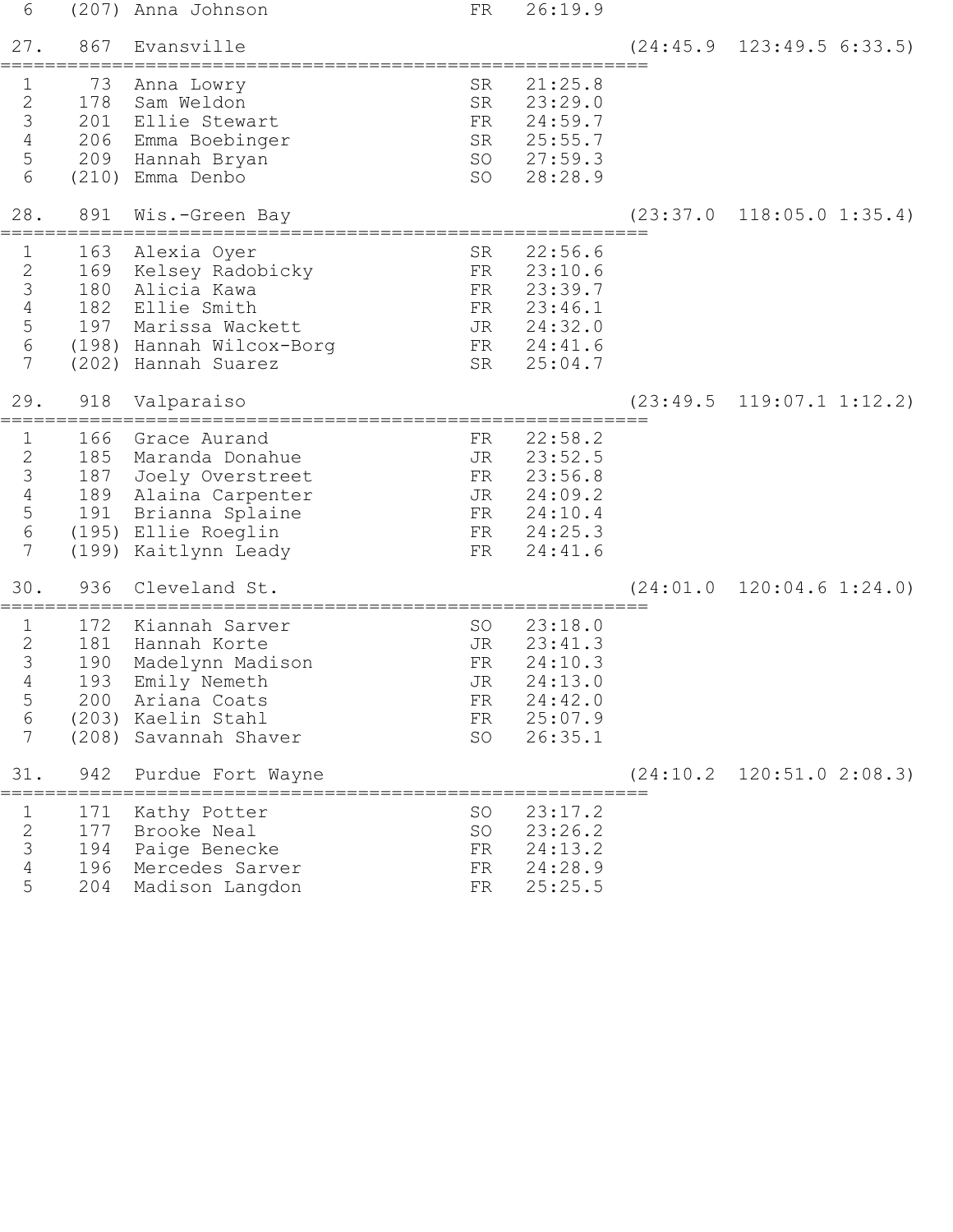NCAA Great Lakes Regional

Angel Mounds, Evansville, IN

 Hosted by University of Evansville 11/12/2021

|                 |                          |    | Women's 6k                                                                   |                |      |
|-----------------|--------------------------|----|------------------------------------------------------------------------------|----------------|------|
| Place TmPl Name |                          |    | Year Teamname                                                                | Time           | Pace |
| ===== ===       |                          |    | ==========================                                                   | ======= =====  |      |
| 1               | 1 Maddy Denner           | SO | Notre Dame                                                                   | 19:55.8        | 5:21 |
| 2               | 2 Olivia Markezich       | SO | Notre Dame                                                                   | 19:57.7        | 5:22 |
| 3               | 3 Addie Engel            | FR | Ohio State                                                                   | 19:59.6        | 5:22 |
| 4               | 4 Jenna Magness          | SR | Michigan State                                                               | 19:59.7        | 5:22 |
| 5               | 5 Lynsie Gram            | SR | Michigan State                                                               | 20:07.4        | 5:24 |
| 6               | 6 Katelynne Hart         | FR | Michigan                                                                     | 20:09.2        | 5:25 |
| 7               | 7 Alissa Niggemann       | SR | Wisconsin                                                                    | 20:10.2        | 5:25 |
| 8               | 8 Ericka Vanderlende JR  |    | Michigan                                                                     | 20:10.3        | 5:25 |
| 9               | 9 Angelina Ellis         | SR | Butler                                                                       | 20:11.8        | 5:26 |
| 10              | 10 Erin Strzelecki       | FR | Notre Dame                                                                   | 20:12.1        | 5:26 |
| 11              | 11 Kayla Windemuller     | SO | Michigan                                                                     | 20:12.3        | 5:26 |
| 12              | 12 Samantha Stieve       | SO | Wisconsin                                                                    | 20:13.9        | 5:26 |
| 13              | 13 Lauren Bailey         | SR | Notre Dame                                                                   | 20:14.2        | 5:26 |
| 14              | 14 Ellie Leather         | SR | Cincinnati                                                                   | 20:14.4        | 5:26 |
| 15              | 15 Stella Gillman        | SR | Wisconsin                                                                    | 20:16.3        | 5:27 |
| 16              | 16 Mia Beckham           | JR | Butler                                                                       | 20:18.3        | 5:27 |
| 17              | 17 Lucinda Crouch        | JR | Wisconsin                                                                    | 20:19.6        | 5:28 |
| 18              | 18 Victoria Heiligent SO |    | Wisconsin                                                                    | 20:20.9        | 5:28 |
| 19              | 19 Kami Hankins          | SR | Butler                                                                       | 20:21.3        | 5:28 |
| 20              | 20 Makayla Perez         | SO | Michigan State                                                               | 20:21.8        | 5:28 |
| 21              | 21 Joy Chirchir          | FR | Toledo                                                                       | 20:22.5        | 5:28 |
| 22              | 22 Danielle Orie         | SR | Wisconsin                                                                    | 20:25.9        | 5:29 |
| 23              | 23 Samantha Tran         | SO | Michigan                                                                     | 20:28.6        | 5:30 |
| 24              | 24 Kaitlyn Hynes         | FR | Michigan State                                                               | 20:29.4        | 5:30 |
| 25              | 25 Emma Tate             | JR | Purdue                                                                       | 20:29.8        | 5:30 |
| 26              | 26 Lou Trois             | SO | Toledo                                                                       | 20:33.8        | 5:31 |
| 27              | 27 Sarah Schmitt         | SO | Indiana                                                                      | 20:36.7        | 5:32 |
| 28              | 28 Semra Karaslan        | SR | Toledo                                                                       | 20:36.7        | 5:32 |
| 29              | 29 Mariah Wehrle         | FR | Indiana                                                                      | 20:37.1        | 5:32 |
| 30              | 30 Madeleine King        | SR | Notre Dame                                                                   | 20:37.3        | 5:32 |
| 31              | 31 Hannah Moulton        | SR | Ohio State                                                                   | 20:38.3        | 5:33 |
| 32              | 32 Shea Ruhly            | SO | Wisconsin                                                                    | 20:38.9        | 5:33 |
| 33              | 33 Alice Hill            | SR | Michigan                                                                     | 20:40.4        | 5:33 |
| 34              | 34 Katie Osika           | SO | Michigan State                                                               | 20:42.9        | 5:34 |
| 35              | 35 Emily Royston         | SR | Butler                                                                       | $20:44.3$ 5:34 |      |
| 36              | 36 Carmen Riano          | FR | Miami (Ohio)                                                                 | $20:45.9$ 5:35 |      |
| 37              | 37 Jocelyn Long          | JR | Notre Dame                                                                   | $20:46.6$ 5:35 |      |
| 38              | 38 Elka Machan           | SO | Ball State                                                                   | $20:47.6$ 5:35 |      |
| 39              | 39 Payne Turney          | SO | Purdue                                                                       | 20:48.4        | 5:35 |
| 40              | 40 Maddie McLain         | JR | Butler                                                                       | 20:48.9 5:35   |      |
| 41              | 41 Katelyn Wasson        | SO | Purdue                                                                       | 20:49.0        | 5:35 |
| 42              | 42 Emily Sreenan         | SR | Dayton                                                                       | 20:49.9        | 5:36 |
| 43              | 43 Katie Rose Blachow JR |    | Notre Dame                                                                   | 20:50.8        | 5:36 |
| 44              | 44 Beth Arentz           | FR | Akron                                                                        | 20:54.3        | 5:37 |
| 45              | 45 Makenna Veen          | FR | Michigan State                                                               | 20:55.6        | 5:37 |
| 46              | 46 Faith Linga           | SO | Toledo                                                                       | 20:56.7        | 5:38 |
| 47              | 47 Andrea Kuhn           | FR | Ohio State                                                                   | 20:58.8 5:38   |      |
| 48              | 48 Akemi Von Scherr      | FR | Ohio State                                                                   | 20:59.6        | 5:38 |
| 49              | 49 Jocelyn Quiles        | JR | Indiana State                                                                | $21:00.4$ 5:39 |      |
| 50              | 50 Maddie Dalton         | SO | Indiana                                                                      | 21:03.4        | 5:39 |
|                 |                          |    | Timing & Results by PrimeTime Race & Event Management, LLC. www.pttiming.com |                |      |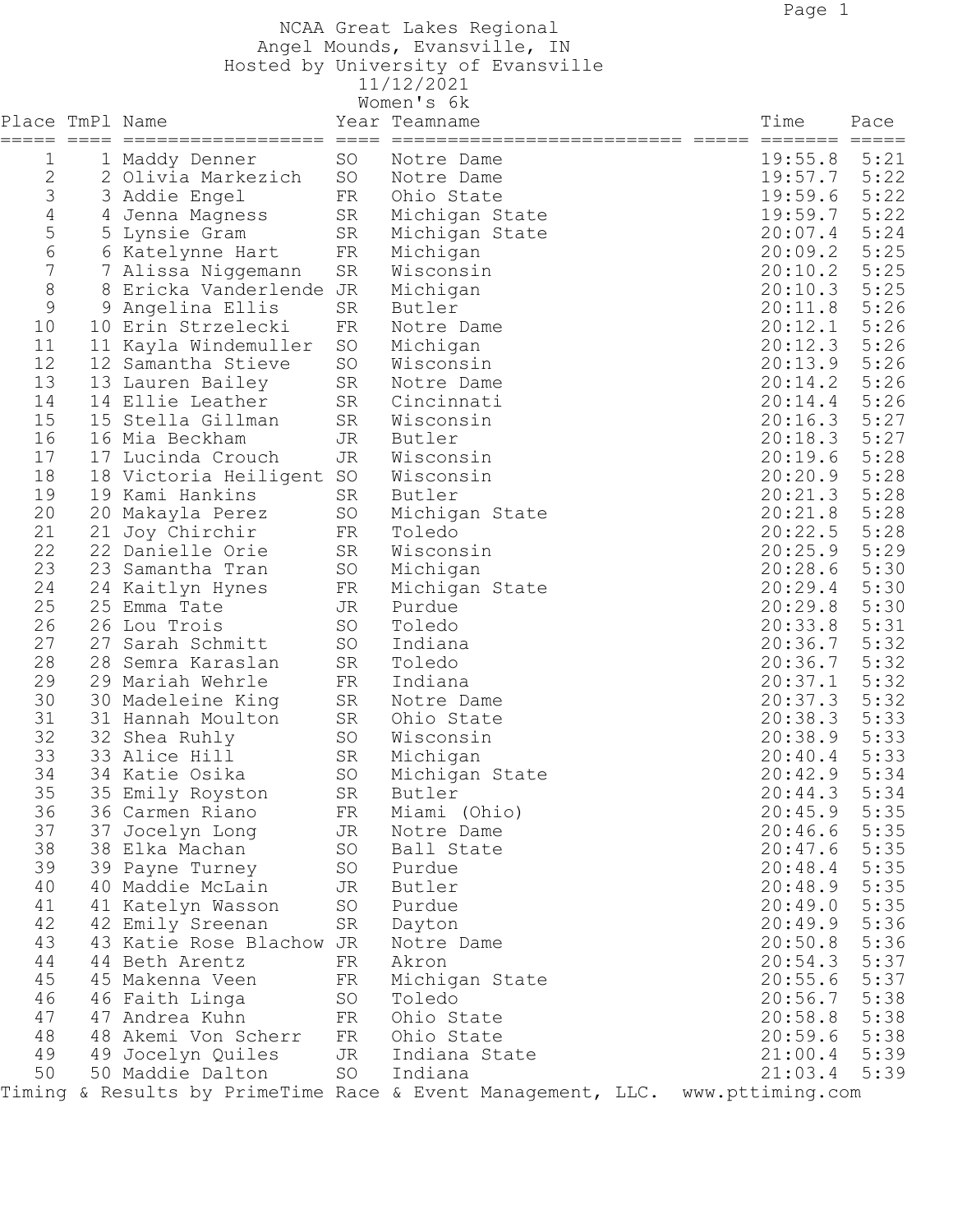## NCAA Great Lakes Regional Angel Mounds, Evansville, IN

 Hosted by University of Evansville 11/12/2021

|                               |                       |    | Women's 6k                                                  |                  |                 |
|-------------------------------|-----------------------|----|-------------------------------------------------------------|------------------|-----------------|
| Place TmPl Name<br>===== ==== |                       |    | Year Teamname<br>==========================                 | Time<br>=======  | Pace<br>$=====$ |
| 51                            | 51 Emma Squires       | FR | Purdue                                                      | 21:04.3          | 5:40            |
| 52                            | 52 Daniella Santos    | FR | Ohio State                                                  | 21:04.9          | 5:40            |
| 53                            | 53 Abigail Halsey     | SR | Wright State                                                | 21:05.7          | 5:40            |
| 54                            | 54 Kailee Perry       | SO | Bowling Green                                               | 21:06.8          | 5:40            |
| 55                            | 55 Samantha Saenz     | JR | Michigan                                                    | 21:08.1          | 5:41            |
| 56                            | 56 Hannah Stoffel     | SR | Indiana                                                     | 21:09.8          | 5:41            |
| 57                            | 57 Maddie Walker      | SO | Cincinnati                                                  | 21:10.1          | 5:41            |
| 58                            | 58 Morgan Cole        | SO | Youngstown St.                                              | 21:11.1          | 5:41            |
| 59                            | 59 Quinn Shanahan     | FR | Butler                                                      | 21:12.6          | 5:42            |
| 60                            | 60 Mikaela Ramirez    | SO | Indiana                                                     | 21:12.8          | 5:42            |
| 61                            |                       |    |                                                             |                  | 5:42            |
|                               | 61 Anne Forsyth       | SO | Michigan                                                    | 21:12.8          |                 |
| 62                            | 62 Katherine Olsen    | FR | Butler                                                      | 21:13.7          | 5:42            |
| 63                            | 63 Katie Vitou        | JR | Miami (Ohio)                                                | 21:16.0          | 5:43            |
| 64                            | 64 Lindsey Scarton    | SR | Akron                                                       | 21:17.0          | 5:43            |
| 65                            | 65 Mikayla Fox        | SR | Milwaukee                                                   | 21:17.0          | 5:43            |
| 66                            | 66 Maryam Sheena      | FR | Oakland                                                     | 21:17.1          | 5:43            |
| 67                            | 67 Casey Mossholder   | SR | Michigan State                                              | 21:17.1          | 5:43            |
| 68                            | 68 Katerina Shuble    | SR | Bowling Green                                               | 21:18.8          | 5:43            |
| 69                            | 69 Madeline Vining    | SO | Toledo                                                      | 21:19.4          | 5:44            |
| 70                            | 70 Ellie Tate         | SO | Purdue                                                      | 21:19.4          | 5:44            |
| 71                            | 71 Stephanie Ward     | JR | Kent State                                                  | 21:21.3          | 5:44            |
| 72                            | 72 Alyssa Thomas      | SR | Akron                                                       | 21:22.5          | 5:44            |
| 73                            | 73 Anna Lowry         | SR | Evansville                                                  | 21:25.8          | 5:45            |
| 74                            | 74 Emily Vining       | SO | Toledo                                                      | 21:29.7          | 5:46            |
| 75                            | 75 Madelyn Bartolone  | SR | Ohio                                                        | 21:33.5          | 5:47            |
| 76                            | 76 Hailey Bowes       | SR | Ohio                                                        | 21:34.1          | 5:48            |
| 77                            | 77 Abby Carter        | SO | Dayton                                                      | 21:35.6          | 5:48            |
| 78                            | 78 Kate Jochims       | SO | Marquette                                                   | 21:36.1          | 5:48            |
| 79                            | 79 Ana Barrott        | SO | Indiana                                                     | 21:36.6          | 5:48            |
| 80                            | 80 McKenna Fry        | JR | Miami (Ohio)                                                | 21:38.4          | 5:49            |
| 81                            | 81 Rachel Kempf       | JR | Oakland                                                     | 21:39.2          | 5:49            |
| 82                            | 82 Marta Moreno       | FR | Eastern Michigan                                            | 21:39.2          | 5:49            |
| 83                            | 83 Ally Suyak         | SR | Miami (Ohio)                                                | 21:40.4          | 5:49            |
| 84                            | 84 Megan Slamkowski   | SR | Purdue                                                      | 21:41.1          | 5:49            |
| 85                            | 85 Emily Paupore      | FR | Central Michigan                                            | 21:41.2 5:49     |                 |
| 86                            | 86 Hannah Long        | SR | Akron                                                       | 21:42.3          | 5:50            |
| 87                            | 87 Julia Rushing      | FR | Miami (Ohio)                                                | 21:42.7          | 5:50            |
| 88                            | 88 Claire Steigerwald | JR | Toledo                                                      | 21:43.8          | 5:50            |
| 89                            | 89 Sofia Ivanko       | FR | Eastern Michigan                                            | 21:44.5          | 5:50            |
| 90                            | 90 Anya Turner        | SO | Central Michigan                                            | 21:45.7          | 5:51            |
| 91                            | 91 Megan Safranski    | SR | Milwaukee                                                   | 21:45.9          | 5:51            |
| 92                            | 92 Kendall Pfrimmer   | JR | Marquette                                                   | 21:49.1          | 5:52            |
| 93                            |                       | SR | Cincinnati                                                  | 21:51.3          | 5:52            |
| 94                            | 93 Lauren Kemper      |    |                                                             | 21:52.0          | 5:52            |
| 95                            | 94 Sydney Niekamp     | SR | Bowling Green<br>Milwaukee                                  |                  |                 |
|                               | 95 Audrey Janik       | SR |                                                             | 21:55.6          | 5:53            |
| 96                            | 96 Nicole Squatrito   | SR | Youngstown St.                                              | 21:56.5          | 5:54            |
| 97                            | 97 Carmela Henning    | SO | Cincinnati                                                  | 21:57.5          | 5:54            |
| 98                            | 98 Leah Lisle         | JR | Kent State                                                  | 21:57.8          | 5:54            |
| 99                            | 99 Samantha Mikula    | SR | Cincinnati                                                  | 21:59.2          | 5:54            |
| 100                           | 100 Hannah Moulton    | FR | Dayton                                                      | 22:00.6          | 5:55            |
|                               |                       |    | Timing & Results by PrimeTime Race & Event Management, LLC. | www.pttiming.com |                 |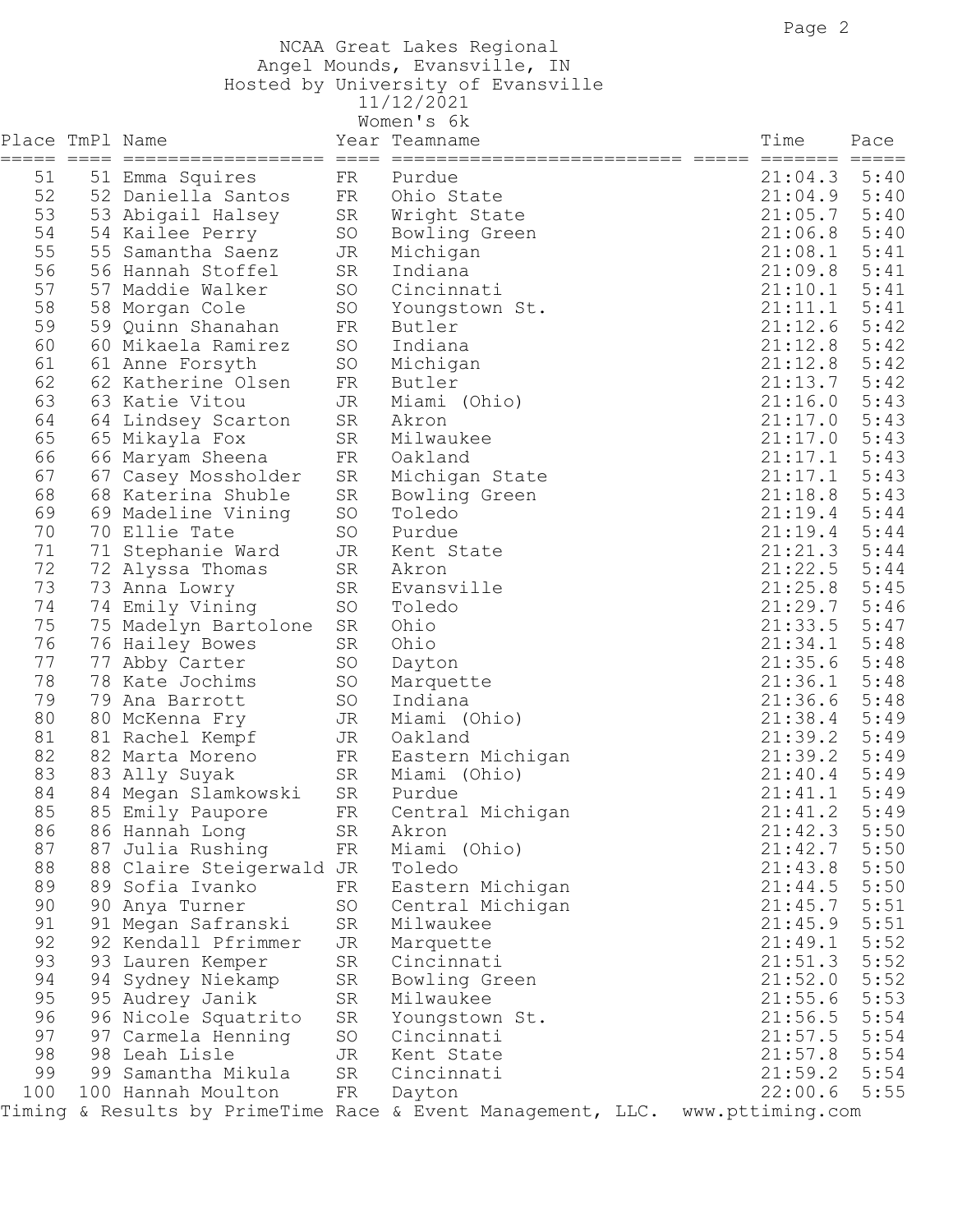## NCAA Great Lakes Regional Angel Mounds, Evansville, IN Hosted by University of Evansville 11/12/2021

|                 |                                      |    | Women's 6k                                                                   |                |      |
|-----------------|--------------------------------------|----|------------------------------------------------------------------------------|----------------|------|
| Place TmPl Name |                                      |    | Year Teamname                                                                | Time           | Pace |
|                 |                                      |    |                                                                              |                |      |
| 101             | 101 Emily Burns                      | SO | Milwaukee                                                                    | $22:00.9$ 5:55 |      |
| 102             | 102 Lauren Bales                     |    | FR Purdue                                                                    | 22:01.1        | 5:55 |
| 103             | 103 Melissa Weidner                  | JR | Dayton                                                                       | 22:01.6        | 5:55 |
| 104             | 104 Sydny Warner                     | SR | Xavier (Ohio)                                                                | 22:02.6        | 5:55 |
| 105             | 105 Alyssa Skorge                    | FR | Indiana                                                                      | 22:02.7        | 5:55 |
| 106             | 106 Elise Johnson                    | SO | Bowling Green                                                                | 22:03.5        | 5:55 |
| 107             | 107 Ellie Voetberg                   | FR | Oakland                                                                      | 22:03.7        | 5:56 |
| 108             | 108 Zoe Chappelle                    | SO | Dayton                                                                       | 22:04.0        | 5:56 |
| 109             | 109 Emily Akin                       | JR | Miami (Ohio)                                                                 | 22:04.9        | 5:56 |
| 110             | 110 Emma Steingass                   | FR | Bowling Green                                                                | 22:06.3        | 5:56 |
| 111             | 111 Ava Nuttall                      | FR | Miami (Ohio)                                                                 | 22:07.0        | 5:56 |
| 112             | 112 Parker Hopkins                   | JR | Xavier (Ohio)                                                                | 22:07.1        | 5:56 |
| 113             | 113 Lexi Seifert                     | JR | Eastern Michigan                                                             | 22:12.7        | 5:58 |
| 114             | 114 Ellie Weber                      | JR | Ohio State                                                                   | 22:15.0        | 5:59 |
| 115             | 115 Kaitlyn St. Bernar JR            |    | Eastern Michigan                                                             | 22:17.2        | 5:59 |
| 116             | 116 Carly Spletzer                   | FR | Ball State                                                                   | 22:18.4        | 5:59 |
| 117             | 117 Sydney Partyka                   | FR | Indiana State                                                                | 22:20.6        | 6:00 |
| 118             | 118 Samantha Hanson                  | SR | Oakland                                                                      | 22:21.0        | 6:00 |
| 119             | 119 Kylee Mastin                     | SO | Ball State                                                                   | 22:21.7        | 6:00 |
| 120             | 120 Stephanie Pierce                 | JR | Ohio                                                                         | 22:22.7        | 6:01 |
| 121             | 121 Alicia Neumeier                  | SO | Wright State                                                                 | 22:23.4        | 6:01 |
| 122             | 122 Erica Barker                     | FR | Indiana State                                                                | 22:23.6        | 6:01 |
| 123             | 123 Sophia Leto                      | SO | Akron                                                                        | 22:25.3        | 6:01 |
| 124             | 124 Natalie Fleming                  | SR | Youngstown St.                                                               | 22:25.9        | 6:01 |
| 125             | 125 Mya Kizer                        | FR | Akron                                                                        | 22:26.3        | 6:02 |
| 126             | 126 Julia Magliocca                  | FR | Youngstown St.                                                               | 22:26.8        | 6:02 |
| 127             | 127 Lauren Beckmann                  | JR | Central Michigan                                                             | 22:27.5        | 6:02 |
| 128             | 128 Sophia Hoersten                  | SO | Ohio                                                                         | 22:28.1        | 6:02 |
| 129             | 129 Karissa Sonneberge FR            |    | Youngstown St.                                                               | 22:28.1        | 6:02 |
| 130             | 130 Carina Weaver                    | JR | Ohio                                                                         | 22:28.5        | 6:02 |
| 131             | 131 Allyson Arellano                 | SR | Xavier (Ohio)                                                                | 22:28.6        | 6:02 |
| 132             | Madison Fry                          | FR | IUPUI                                                                        | 22:29.4        | 6:02 |
| 133             | 132 Emma Shigley                     | JR | Wright State                                                                 | 22:31.2        | 6:03 |
| 134             | 133 Annie Bennett                    | FR | Central Michigan                                                             | 22:32.1        | 6:03 |
|                 | 135 134 Emily Noone                  |    | JR Marquette                                                                 | $22:32.3$ 6:03 |      |
| 136             | 135 Nina Zraik                       | SO | Kent State                                                                   | $22:32.8$ 6:03 |      |
| 137             | 136 Olivia Collett                   | SO | Bowling Green                                                                | $22:33.4$ 6:03 |      |
| 138             | 137 Ashley Vican                     | SR | Oakland                                                                      | $22:33.9$ 6:04 |      |
| 139             | 138 Morgan Dyer                      | FR | Indiana State                                                                | $22:36.6$ 6:04 |      |
| 140             | 139 Emily Foley                      | SR | Marquette                                                                    | $22:37.8$ 6:05 |      |
| 141             | 140 Angela Braga                     | JR | Dayton                                                                       | $22:38.1$ 6:05 |      |
| 142             | 141 Maddy Boyd                       | SO | Central Michigan                                                             | $22:38.5$ 6:05 |      |
| 143             | 142 Jennifer Ohlsson                 | FR | Oakland                                                                      | $22:40.5$ 6:05 |      |
| 144             | 143 Hannah Russell                   | SR | Xavier (Ohio)                                                                | $22:42.4$ 6:06 |      |
| 145             | 144 Halle Sebest                     | FR | Akron                                                                        | $22:42.6$ 6:06 |      |
| 146             | 145 Jenna Schifferer                 | FR | Ball State                                                                   | $22:43.9$ 6:06 |      |
| 147             | 146 Madison Franseen                 |    | FR Milwaukee                                                                 | $22:44.4$ 6:06 |      |
| 148             | 147 Kenna Loveless                   | SO | Ohio                                                                         | $22:44.6$ 6:06 |      |
| 149             | 148 Raegan Burkey                    |    | FR Bowling Green                                                             | $22:45.3$ 6:07 |      |
| 150             | 149 Allison Sherman JR Detroit Mercy |    |                                                                              | $22:46.6$ 6:07 |      |
|                 |                                      |    | Timing & Results by PrimeTime Race & Event Management, LLC. www.pttiming.com |                |      |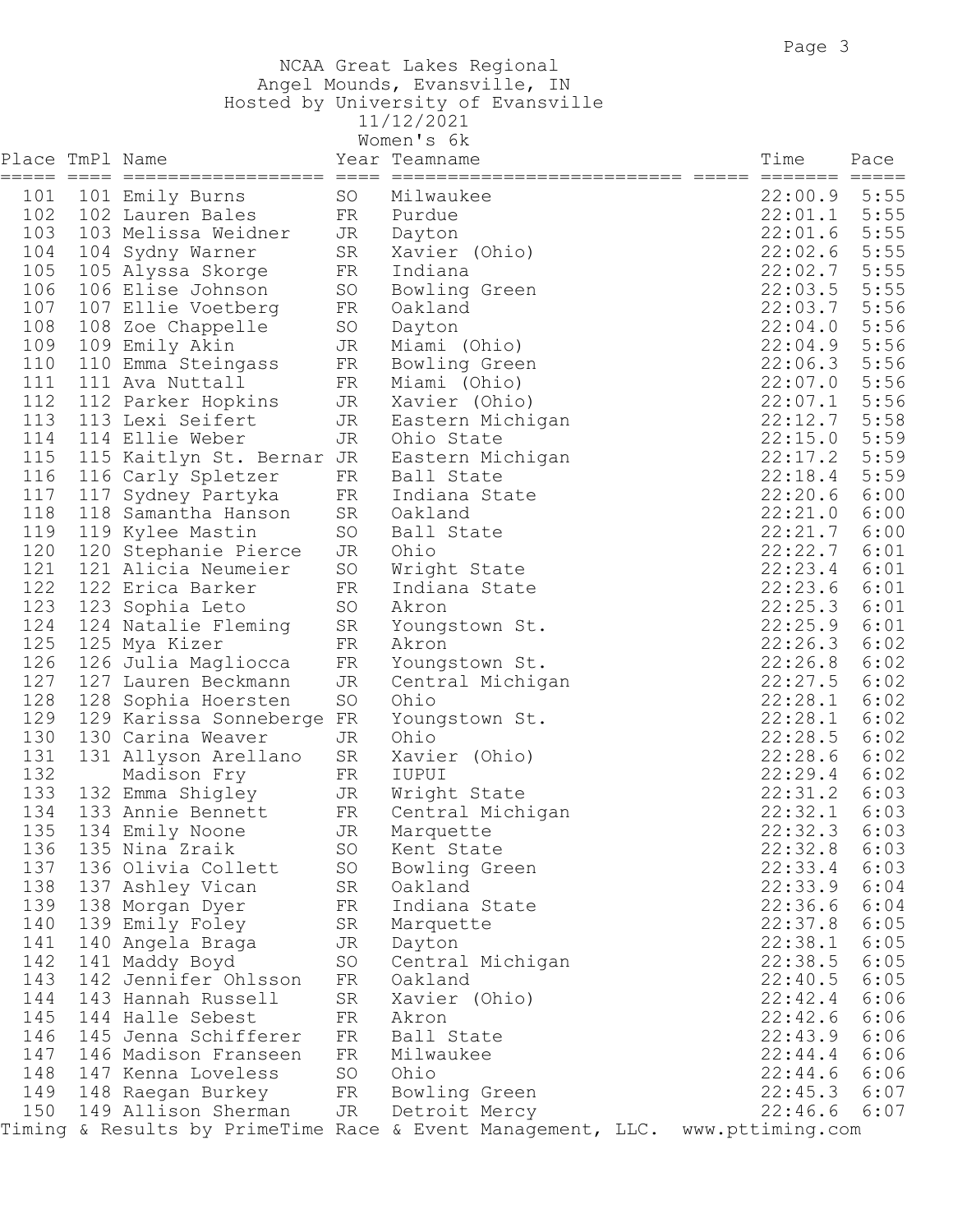NCAA Great Lakes Regional Angel Mounds, Evansville, IN

Hosted by University of Evansville

| 11/12/2021                             |
|----------------------------------------|
| $W \cap P \cap I \subseteq \mathbb{R}$ |

|                 |                        |            | women s ok                                                  |                  |                    |                         |
|-----------------|------------------------|------------|-------------------------------------------------------------|------------------|--------------------|-------------------------|
| Place TmPl Name |                        |            | Year Teamname                                               | Time             |                    | Pace                    |
| 151             | 150 Kaitlyn Miller     | FR         | Wright State                                                |                  | =======<br>22:46.7 | $=$ $=$ $=$ $=$<br>6:07 |
| 152             | 151 Maggie Breitenstei | JR         | Cincinnati                                                  |                  | 22:46.7            | 6:07                    |
| 153             | 152 Suzanne Stein      | SR         | Ohio State                                                  |                  | 22:47.0            | 6:07                    |
| 154             | 153 Erin Hegarty       | FR         | Oakland                                                     |                  | 22:47.1            | 6:07                    |
| 155             | 154 Jodie Pierce       |            | Cincinnati                                                  |                  | 22:48.9            | 6:08                    |
|                 |                        | FR         |                                                             |                  |                    |                         |
| 156             | 155 Olivia Chandler    | JR         | Eastern Michigan                                            |                  | 22:49.1            | 6:08                    |
| 157             | 156 Juliana Stogsdill  | JR         | Ball State                                                  |                  | 22:49.4            | 6:08                    |
| 158             | 157 Sydney Gallagher   | FR         | Kent State                                                  |                  | 22:49.9            | 6:08                    |
| 159             | 158 Jessica Hartman    | SR         | Ohio                                                        |                  | 22:51.6            | 6:08                    |
| 160             | 159 Nicole Dicicco     | SO         | Kent State                                                  |                  | 22:52.3            | 6:09                    |
| 161             | 160 Vivian Van Eck     | JR         | Ball State                                                  |                  | 22:53.2            | 6:09                    |
| 162             | 161 Ashlyn Nagel       | ${\rm FR}$ | Central Michigan                                            |                  | 22:53.5            | 6:09                    |
| 163             | 162 Haley Hegenauer    | SO         | Central Michigan                                            |                  | 22:54.0            | 6:09                    |
| 164             | 163 Laurel Moneysmith  | SO         | Marquette                                                   |                  | 22:55.9            | 6:10                    |
| 165             | 164 Alexia Oyer        | SR         | Wis.-Green Bay                                              |                  | 22:56.6            | 6:10                    |
| 166             | 165 Jenna Eggleston    | SO         | Dayton                                                      |                  | 22:57.0            | 6:10                    |
| 167             | 166 Mackenzie Scott    | SO         | Youngstown St.                                              |                  | 22:57.8            | 6:10                    |
| 168             | 167 Grace Aurand       | FR         | Valparaiso                                                  |                  | 22:58.2            | 6:10                    |
| 169             | 168 Evie Wright        | FR         | Detroit Mercy                                               |                  | 23:01.1            | 6:11                    |
| 170             | 169 Maggie Sebest      | JR         | Youngstown St.                                              |                  | 23:01.2            | 6:11                    |
| 171             | 170 Kaitlin Murray     | JR         | Detroit Mercy                                               |                  | 23:04.1            | 6:12                    |
| 172             | 171 Cailin Kinas       | FR         | Milwaukee                                                   |                  | 23:08.3            | 6:13                    |
| 173             | 172 Kelsey Radobicky   | FR         | Wis.-Green Bay                                              |                  | 23:10.6            | 6:13                    |
| 174             | 173 Emily Sienna       | JR         | Xavier (Ohio)                                               |                  | 23:11.6            | 6:14                    |
| 175             | 174 Kathy Potter       | SO         | Purdue Fort Wayne                                           |                  | 23:17.2            | 6:15                    |
| 176             | 175 Kiannah Sarver     | SO         | Cleveland St.                                               |                  | 23:18.0            | 6:15                    |
| 177             | 176 Marissa Valentini  | $\rm SO$   | Marquette                                                   |                  | 23:20.0            | 6:16                    |
| 178             | 177 Eileen Tocco       | FR         | Milwaukee                                                   |                  | 23:20.2            | 6:16                    |
| 179             | 178 Sarah Been         | JR         | Xavier (Ohio)                                               |                  | 23:23.3            | 6:17                    |
| 180             | 179 Margaret Falater   | JR         | Indiana State                                               |                  | 23:24.1            | 6:17                    |
| 181             | 180 Brooke Neal        | SO         | Purdue Fort Wayne                                           |                  | 23:26.2            | 6:18                    |
| 182             | 181 Sam Weldon         | SR         | Evansville                                                  |                  | 23:29.0            | 6:18                    |
| 183             | 182 Mallory Lafever    | SO         | Marquette                                                   |                  | 23:37.5            | 6:21                    |
| 184             | 183 Alicia Kawa        | FR         | Wis.-Green Bay                                              |                  | 23:39.7            | 6:21                    |
| 185             | 184 Hannah Korte       | JR         | Cleveland St.                                               |                  | 23:41.3            | 6:22                    |
| 186             | 185 Ellie Smith        | FR         | Wis.-Green Bay                                              |                  | 23:46.1            | 6:23                    |
| 187             | 186 Maddie Aul         | SR         | Ball State                                                  |                  | 23:47.3            | 6:23                    |
| 188             | 187 Chloie Musta       | FR         | Eastern Michigan                                            |                  | 23:52.4            | 6:25                    |
| 189             | 188 Maranda Donahue    | JR         | Valparaiso                                                  |                  | 23:52.5            | 6:25                    |
| 190             | Kara Krol              | SO         | IUPUI                                                       |                  | 23:53.1            | 6:25                    |
| 191             | 189 Chloe Loftus       | FR         | Indiana State                                               |                  | 23:56.0            | 6:26                    |
| 192             | 190 Joely Overstreet   | FR         | Valparaiso                                                  |                  | 23:56.8            | 6:26                    |
| 193             | Laci Provenzano        | FR         | IUPUI                                                       |                  | 23:57.8            | 6:26                    |
| 194             | 191 Anna Jones         | FR         | Kent State                                                  |                  | 24:02.2            | 6:27                    |
| 195             | 192 Alaina Carpenter   | JR         | Valparaiso                                                  |                  | 24:09.2            | 6:29                    |
| 196             | 193 Madelynn Madison   | FR         | Cleveland St.                                               |                  | 24:10.3            | 6:29                    |
| 197             | 194 Brianna Splaine    | FR         | Valparaiso                                                  |                  | 24:10.4            | 6:30                    |
| 198             | 195 Devon Zeck         | JR         | Indiana State                                               |                  | 24:10.6            | 6:30                    |
| 199             | 196 Emily Nemeth       | JR         | Cleveland St.                                               |                  | 24:13.0            | 6:30                    |
| 200             | 197 Paige Benecke      | FR         | Purdue Fort Wayne                                           |                  | 24:13.2            | 6:30                    |
|                 |                        |            | Timing & Results by PrimeTime Race & Event Management, LLC. | www.pttiming.com |                    |                         |
|                 |                        |            |                                                             |                  |                    |                         |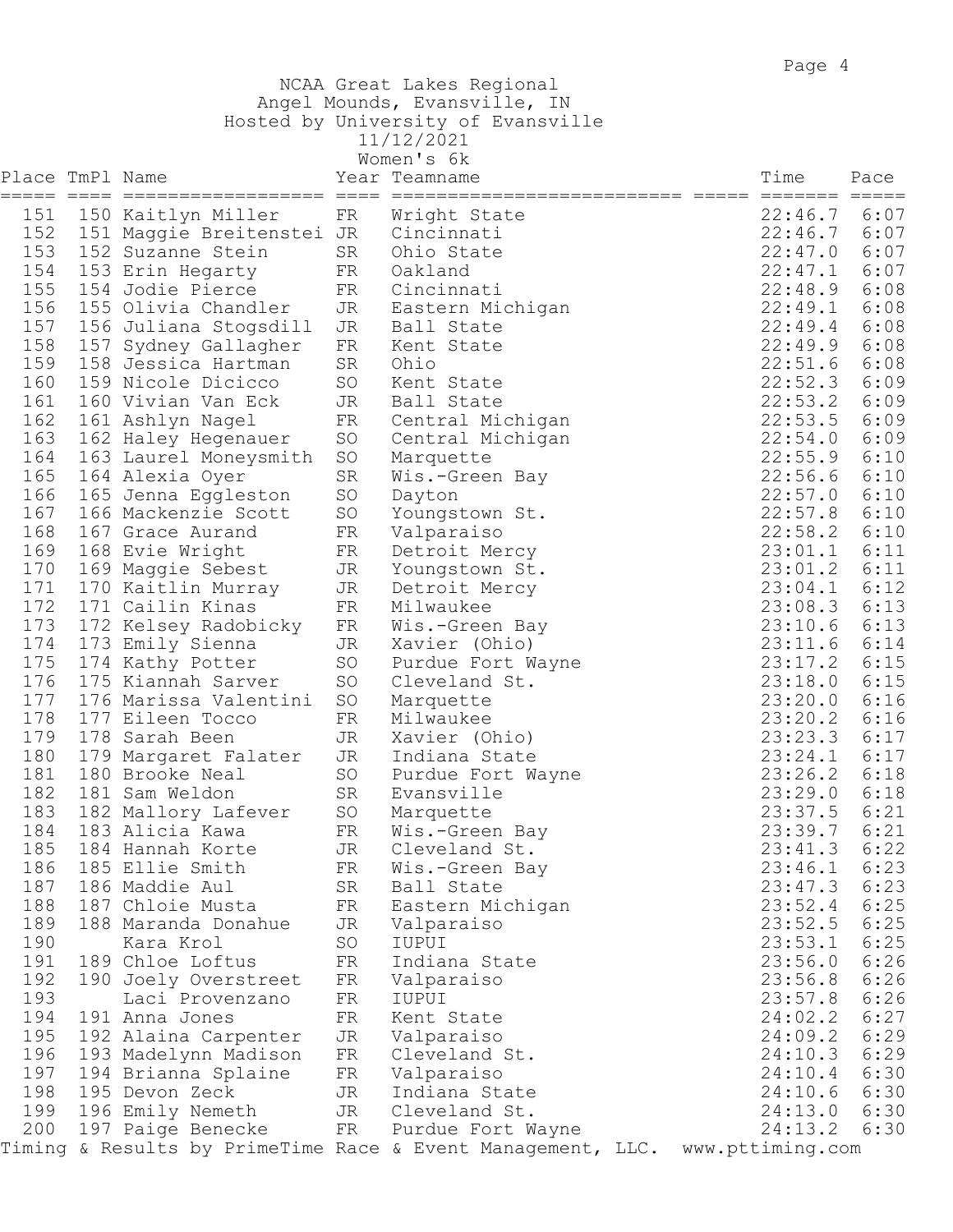## NCAA Great Lakes Regional

Angel Mounds, Evansville, IN

|  | Hosted by University of Evansville |  |
|--|------------------------------------|--|
|  |                                    |  |

11/12/2021

|                 |                                          |            | Women's 6k                                                  |                    |                                              |
|-----------------|------------------------------------------|------------|-------------------------------------------------------------|--------------------|----------------------------------------------|
| Place TmPl Name |                                          |            | Year Teamname                                               | Time               | Pace                                         |
|                 |                                          |            |                                                             | 24:25.3 6:34       |                                              |
| 201<br>202      | 198 Ellie Roeglin<br>199 Mercedes Sarver | FR         | Valparaiso                                                  | 24:28.9 6:34       |                                              |
| 203             | 200 Marissa Wackett                      | FR         | Purdue Fort Wayne                                           | 24:32.0            | 6:35                                         |
| 204             |                                          | JR         | Wis.-Green Bay                                              |                    |                                              |
|                 | 201 Hannah Wilcox-Borg FR                |            | Wis.-Green Bay                                              | 24:41.6 6:38       |                                              |
| 205             | 202 Kaitlynn Leady                       | FR         | Valparaiso                                                  | 24:41.6 6:38       |                                              |
| 206             | 203 Ariana Coats                         | FR         | Cleveland St.                                               | 24:42.0 6:38       |                                              |
| 207             | 204 Ellie Stewart                        | FR         | Evansville                                                  | 24:59.7            | 6:43                                         |
| 208<br>209      | 205 Hannah Suarez                        | SR         | Wis.-Green Bay                                              | 25:04.7<br>25:07.9 | 6:44                                         |
| 210             | 206 Kaelin Stahl                         | FR         | Cleveland St.                                               | $25:25.5$ 6:50     | 6:45                                         |
| 211             | 207 Madison Langdon                      | FR         | Purdue Fort Wayne                                           |                    |                                              |
| 212             | 208 Emma Johnson                         | FR         | Wright State                                                | 25:40.3 6:54       |                                              |
|                 | 209 Emma Boebinger                       | SR         | Evansville                                                  | 25:55.7            | 6:58                                         |
| 213             | 210 Anna Johnson                         | FR         | Wright State                                                | 26:19.9 7:04       |                                              |
| 214             | 211 Savannah Shaver                      | SO         | Cleveland St.                                               | 26:35.1            | 7:08                                         |
| 215             | 212 Hannah Bryan                         | SO         | Evansville                                                  | 27:59.37:31        |                                              |
| 216             | 213 Emma Denbo                           | SO         | Evansville                                                  | 28:28.9 7:39       |                                              |
| 217             | 214 Madison King                         | FR         | Purdue Fort Wayne                                           |                    | DNF 3599:57.0 965:36                         |
| 218             | 215 Rachel Butler                        | SR         | Xavier (Ohio)                                               |                    | DNF 3599:57.0 965:36                         |
| 219<br>220      | Lizzy Gurko                              | JR         | Akron                                                       |                    | DNS 3599:59.0 965:37<br>DNS 3599:59.0 965:37 |
| 221             | Danielle Honaker                         | SO         | Akron                                                       |                    |                                              |
| 222             | Kyra Keurentjes                          | SO         | Akron                                                       |                    | DNS 3599:59.0 965:37<br>DNS 3599:59.0 965:37 |
| 223             | Emerson Rainsburg                        | FR<br>SR   | Akron<br>Ball State                                         |                    | DNS 3599:59.0 965:37                         |
| 224             | Karleigh Conner<br>Sarah Mahnensmith     | FR         | Ball State                                                  |                    | DNS 3599:59.0 965:37                         |
| 225             | Alyssa Ellerbrock                        | SO         | Bowling Green                                               |                    | DNS 3599:59.0 965:37                         |
| 226             | Sydnie Firment                           | JR         | Bowling Green                                               |                    | DNS 3599:59.0 965:37                         |
| 227             | Kristin Groppe                           | SO         | Bowling Green                                               |                    | DNS 3599:59.0 965:37                         |
| 228             | Riley Robertson                          | SO         | Bowling Green                                               |                    | DNS 3599:59.0 965:37                         |
| 229             | Margo Hornocker                          | JR         | Butler                                                      |                    | DNS 3599:59.0 965:37                         |
| 230             | Ashlyn Minton                            | FR         | Butler                                                      |                    | DNS 3599:59.0 965:37                         |
| 231             | Corinna Pena                             | JR         | Butler                                                      |                    | DNS 3599:59.0 965:37                         |
| 232             | Lauren Lasceski                          | SO         | Central Michigan                                            |                    | DNS 3599:59.0 965:37                         |
| 233             | Natalie Newcombe                         | FR         | Central Michigan                                            |                    | DNS 3599:59.0 965:37                         |
| 234             | Anna Evans                               | SO         | Cincinnati                                                  |                    | DNS 3599:59.0 965:37                         |
| 235             | Justine Smith                            | ${\rm FR}$ | Dayton                                                      |                    | DNS 3599:59.0 965:37                         |
| 236             | 216 Josie Arnold                         | JR         | Detroit Mercy                                               |                    | DNS 3599:59.0 965:37                         |
| 237             | 217 Rebecca Arnold                       | SR         | Detroit Mercy                                               |                    | DNS 3599:59.0 965:37                         |
| 238             | 218 Esme Davies                          | SO         | Eastern Michigan                                            |                    | DNS 3599:59.0 965:37                         |
| 239             | Ella Garvin                              | FR         | Eastern Michigan                                            |                    | DNS 3599:59.0 965:37                         |
| 240             | 219 Kaitlyn Sansone                      | FR         | Evansville                                                  |                    | DNS 3599:59.0 965:37                         |
| 241             | Jenna Barker                             | SO         | Indiana                                                     |                    | DNS 3599:59.0 965:37                         |
| 242             | Kelly Mindak                             | JR         | Indiana                                                     |                    | DNS 3599:59.0 965:37                         |
| 243             | Lexi Keppler                             | FR         | Marquette                                                   |                    | DNS 3599:59.0 965:37                         |
| 244             | Lauren Neiheisel                         | JR         | Marquette                                                   |                    | DNS 3599:59.0 965:37                         |
| 245             | Gianna Labbiento                         | FR         | Miami (Ohio)                                                |                    | DNS 3599:59.0 965:37                         |
| 246             | Lucy Petee                               | FR         | Michigan                                                    |                    | DNS 3599:59.0 965:37                         |
| 247             | Aurora Rynda                             | SO         | Michigan                                                    |                    | DNS 3599:59.0 965:37                         |
| 248             | Julia Vanitvelt                          | JR         | Michigan                                                    |                    | DNS 3599:59.0 965:37                         |
| 249             | Noelle Adriaens                          | JR         | Michigan State                                              |                    | DNS 3599:59.0 965:37                         |
| 250             | Emily Bardwell                           | FR         | Michigan State                                              | www.pttiming.com   | DNS 3599:59.0 965:37                         |
|                 |                                          |            | Timing & Results by PrimeTime Race & Event Management, LLC. |                    |                                              |